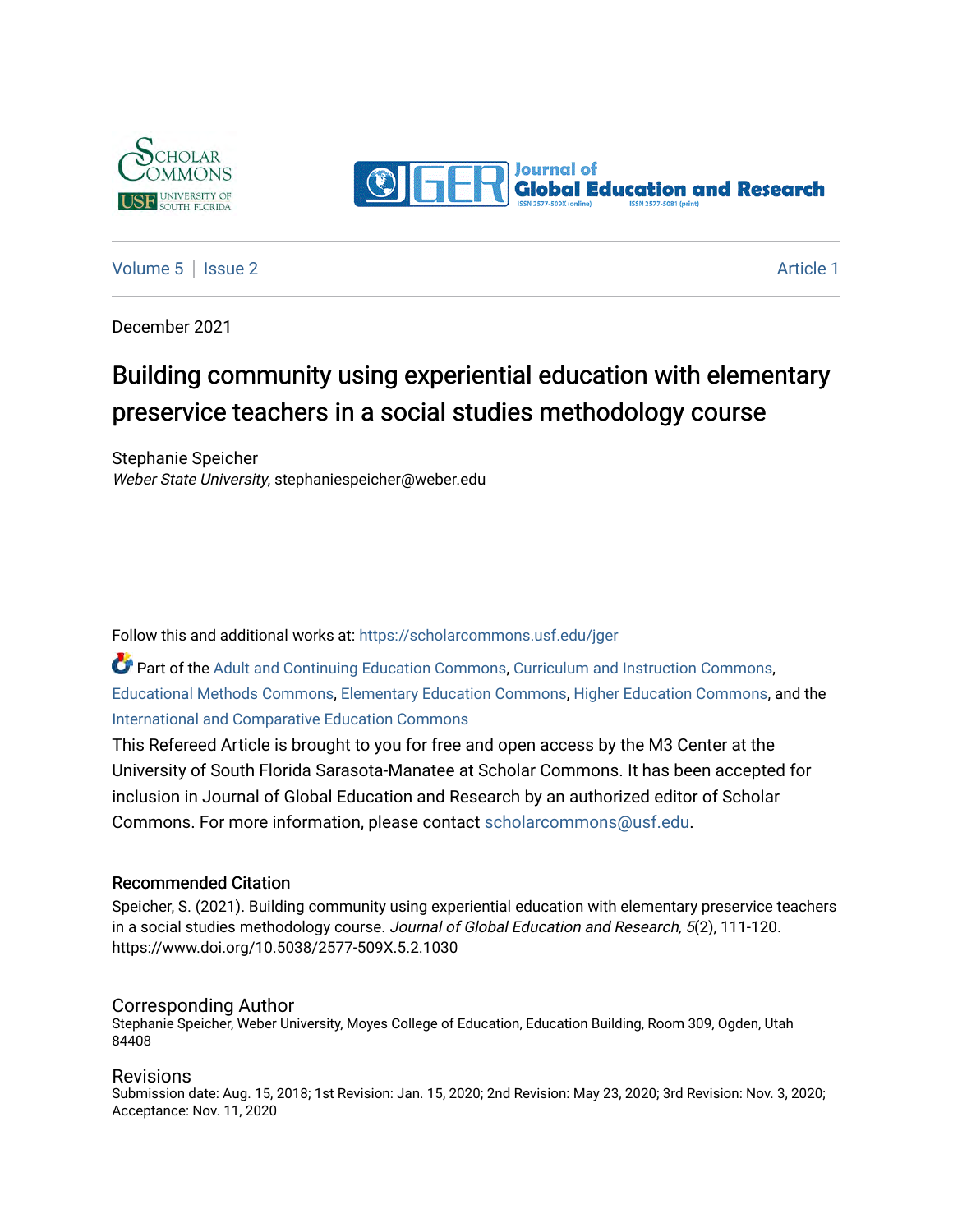# **Building Community Using Experiential Education With Elementary Preservice Teachers in a Social Studies Methodology Course**

# Stephanie Speicher

College of Education Weber State University, United States stephaniespeicher@weber.edu

#### **Abstract**

There is urgency for teacher educators to instruct preservice teachers in the tenants of social justice education. This urgency is based upon the American demographic landscape and the responsibility of educators to teach for social justice. Preservice teachers report feeling inadequately prepared to educate for social justice when entering the classroom setting (citations from below). Feelings of incompetence in social justice teaching expressed among preservice teachers coupled with minimal examination in the literature of the effects of teacher education practices that aid in the readiness to teach for social justice provided the foundation for this study. This study examined experiential methodologies that can prepare preservice teachers to teach for social justice, particularly within a social studies context. The study focused on two research questions: (a) How do preservice elementary teachers in a social studies methods course conceptualize teaching for social justice within an experiential framework? (b) In what ways did preservice teachers operationalize teaching for social justice in the practicum classroom? Also examined was how the development of community in a social studies methodology course fostered the understanding of teaching for social justice. The findings highlight how preservice teachers were able to conceptualize building communities with experiential methods to teach for social justice and how doing so created an effective learning community. Although the preservice teachers valued the implementation of experiential methods to foster the teaching of social justice, difficulties were expressed in their incorporation of experiential methods in the practicum environment due to a lack of confidence, teaching competence, or collegial support.

**Keywords:** case study, qualitative, teacher education, community

#### **Introduction**

Preservice teachers report feeling inadequately prepared to teach for social justice within the classroom setting (Cochran-Smith et al., 2009; Dover, 2013; McDonald, 2005; Mills & Ballantyne, 2016; Pugach et al., 2019; Picower, 2012; Storms, 2012; Ukpokodu, 2007). Researchers believe one potential cause for these feelings of inadequacy is because students in teacher preparation lack the requisite skills to teach for social justice, thereby, resulting in a lack of ability to create educative social justice opportunities in the classroom (Cochran-Smith, 2004; McDonald, 2005).

Teacher educators should not be latent nor simply wait for teaching for social justice skills to just develop on their own within preservice teachers. Nieto (2000) writes about the *sluggish pace* with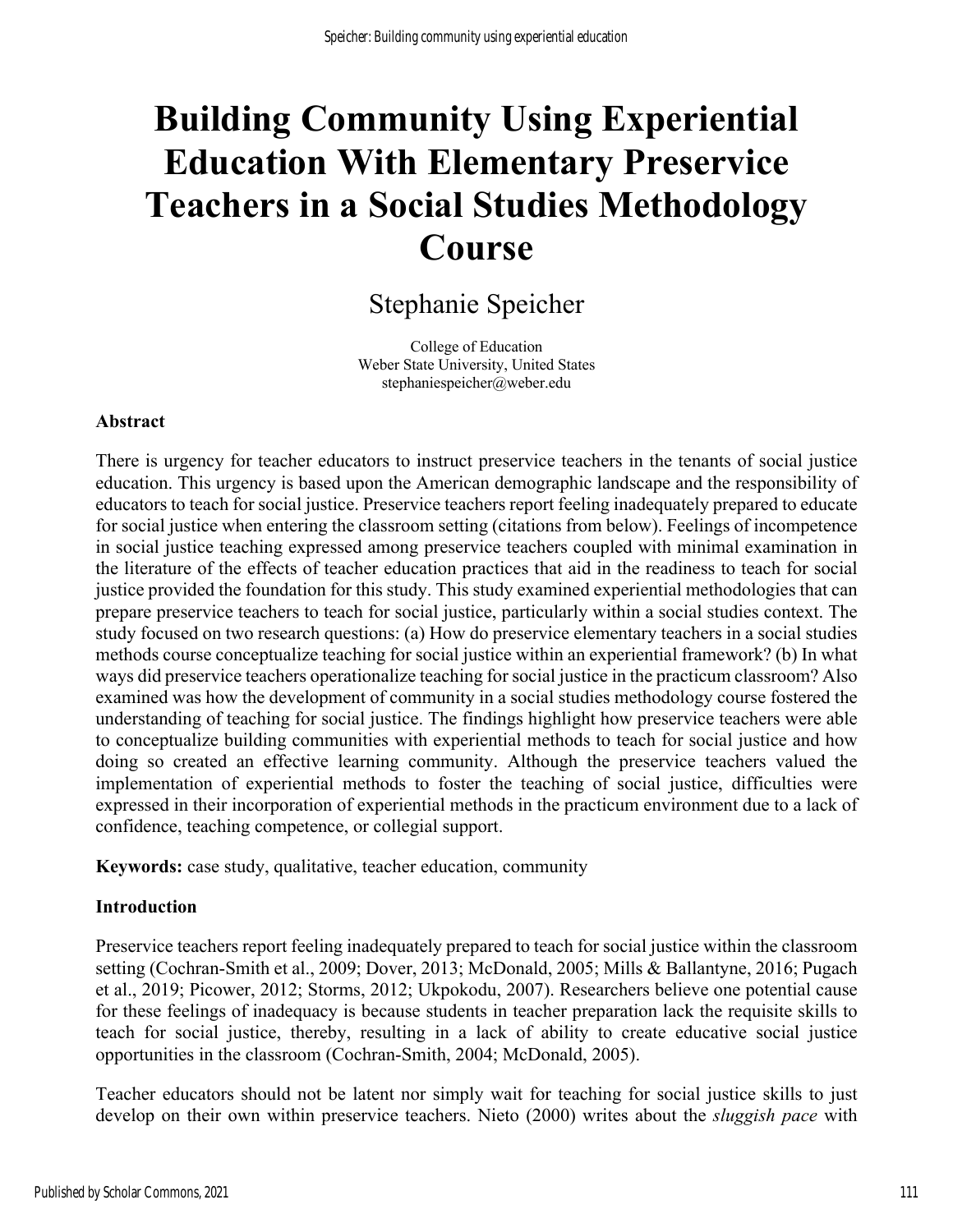which teacher education programs approach teaching for social justice with preservice teachers, despite the rapidly changing demographics of the student population in public schools. The problem of fully incorporating social justice opportunities into classrooms across the U.S. is larger than the individual student or professor (Cochran-Smith et al, 2009; Pugach et al., 2019). Within the education community, there has been minimal examination of how preservice teachers transfer social justice theory into actual pedagogical practice (Dover, 2013; McDonald, 2005; Villegas, 2007). The lack of analysis on the transfer of skills to teach for social justice is of concern for teacher educators because of the evergrowing identification of the disconnect between preservice teacher preparation and effective concrete pedagogical practices (Dover, 2013; McDonald, 2005).

However, the use of experiential education can be a flexible pedagogical tool in teaching for social justice with preservice teachers (Moore, 2008). Experiential education activities can create an environment that provides opportunities to build both trust and a sense of community (Carver, 1996; Obenchain & Ives, 2006). Trust and community are two elements critical to teaching for social justice in classrooms (Picower, 2012). Strengthening classroom communities, through the use of experiential methods, impels students to delve into social justice ideology in an atmosphere of trust (Picower, 2012).

Particularly, social studies methods taught within an experiential framework can be an exceptional tool to build skills to teach for social justice in preservice elementary teachers, because it can connect historical content and real-world experience (Brawdy, 2004; Carver, 1996). Experiential activities can mirror the unexpected problems that individuals face (current and past) in real-life settings that must be dealt with using innovation and creative problem-solving (Carver, 1996; Smith et al., 2002). This is the value of teaching and learning using experiential frameworks; students are absorbed in purposeful activities that put acquired knowledge to use. Stevenson (1990) illustrated this claim with authentic feedback from students, who stated they are most engaged in subject matter when it is related to realworld experiences, as well as instruction that enabled them to participate in thinking and learning actively.

## **Literature Review**

Kolb (1984), a pioneer in experiential learning theory, explained that an educator's job is to create opportunities for students to actively engage and reflect on their growth as both individuals and members of a learning community. This learning process begins by bringing out the learner's beliefs and theories, examining and testing them, and then integrating the new and refined ideas into the learner's belief systems within a given community. Following this cycle, a more meaningful learning process is facilitated (Kolb, 1984). Understanding an individual's beliefs and perspectives are central to social justice teacher education (Cochran-Smith et al., 2009; Villegas, 2007) and a critical link to experiential learning theory. It is through the experiential learning process that preservice teachers will be able to build skills to teach for social justice and will allow researchers to gauge whether or not they will use their newly acquired knowledge in the classroom setting.

Teaching individuals to work together was extremely vital in forming the foundation for this research study because the study was based on cultivating the elements of teaching for social justice within a community of learners, specifically preservice teachers. Kohlberg (1969) wrote about the concept of *just communities*, in which the behavior of the individuals is raised to a higher level by their affiliation with a group. The values and norms necessary for groups to function safely and efficiently in experiential activities have an abundant potential to create this just community. The necessity for people to get along, share resources, be concerned with the welfare of other participants, and view their personal behavior in the context of the group, helps create conditions for a *just community* (Garvey,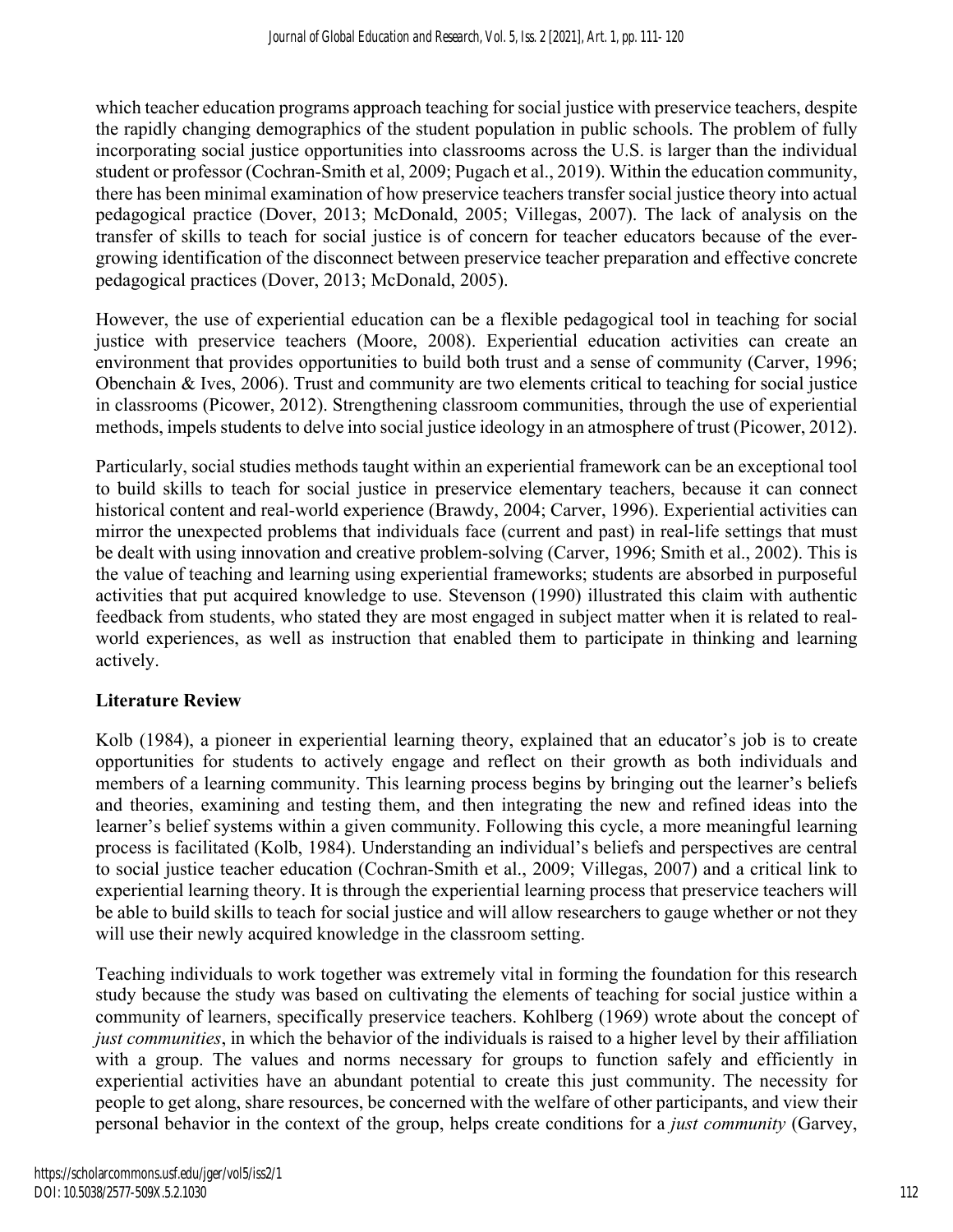2002; Kohlberg, 1969) and is a critical link to social studies education (National Council of the Social Studies [NCSS], 2010).

Several themes emerged in the literature review, specifically the importance of developing a classroom community and the need for active participation in the learning process to successfully teach for social justice. Coupled with these overarching themes, the review process revealed distinct gaps in the literature. An absence of literature examining the effects of focused experiential methodologies to cultivate the ability to teach social justice with preservice teachers, specifically in a social studies context, was evident. Therefore, grounding this study in Experiential Learning Theory (Carver, 1996; Kolb, 1984) and Social Justice Teacher Education (Dover, 2013; Picower, 2012; Storms, 2012) was essential to adequately examine community and active participation in the learning process, as well as address the identified gap between utilization of experiential methodologies and promotion of teaching for social justice in and among preservice teachers.

#### **Methods**

This qualitative case study (Creswell, 2013; Stake, 2005) examined if experiential methodology can prepare preservice elementary teachers to teach for social justice, particularly within an elementary social studies context. Specifically, the study focused on two primary research questions: (a) How do preservice elementary teachers in a social studies methods course conceptualize teaching for social justice within an experiential framework? (b) In what ways did preservice teachers operationalize teaching for social justice in the practicum classroom? Also examined was how the development of community in an elementary social studies methodology course fostered the understanding of teaching for social justice among preservice teachers.

The goal of this study was to document and examine the individual, collective, personal, and professional experiences of seven preservice teachers as they conceptualized how to operationalize a social justice learning community built using experiential methods. In this learning community, participants explored the intersectionality of identity and investigated power, privilege, and oppression to acquire teaching for social justice skills. Atkinson and Hammersley (1994) note that social justice research "has been directed toward contributing to disciplinary knowledge rather than toward solving practical problems" (p. 253). To make the research applicable to reality, instructional tools were created and activities aligned to the research questions as a starting point for learning to teach for social justice in teacher preparation programs.

The research study was designed, conducted, and implemented by the instructor who also served as the lead researcher. In this role, the researcher has an inside view and is able to perceive the research from both the role of a member of the sample group and a researcher. This insight provided the ability to connect the research to the larger picture of the program as a whole, as well as its societal context (Denzin & Lincoln, 2008). The role as a teacher-researcher primarily included the design of suitable experiences, posing problems, setting boundaries, supporting learners, ensuring emotional safety, and facilitating the learning process. Often social justice research is guided and analyzed from the perspective of the principal researcher, comprised of personal biases and motivations (Warren, 2005). This is not a negative, but a reality of this kind of research. It can open gateways to knowledge and sensitizing opportunities missed often by to the disconnected researcher (Kirby & McKenna, 1989). Although, as the primary researcher, the instructor inevitably had more authority than the participants and so they continually returned to questions of power, control, and fairness in each stage of the research process.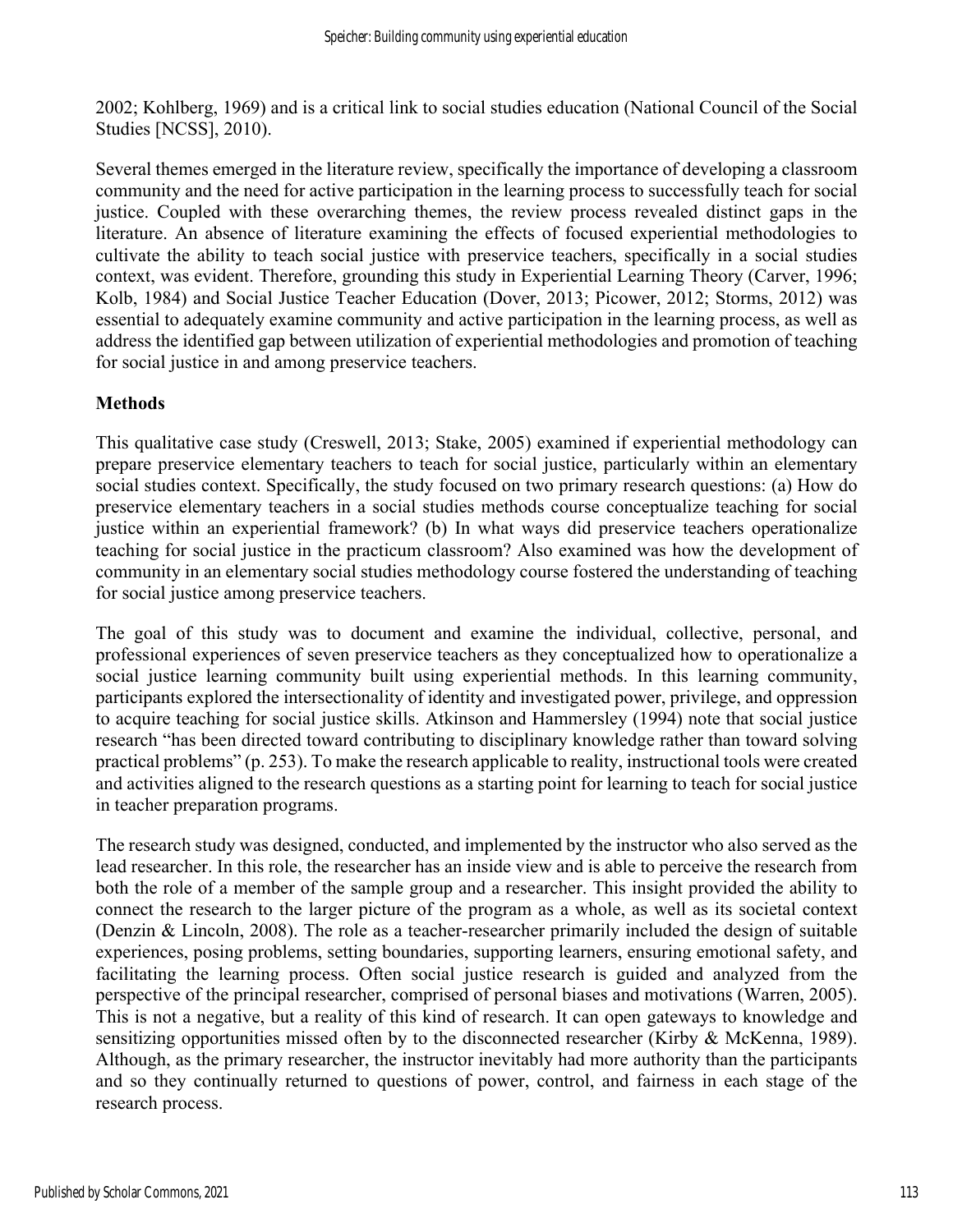To look at the methods students use to operationalize and conceptualize their ability to teach for social justice experientially on a programmatic level, their transfer of learning to the practicum setting was explored. Forming a distinct community within an elementary social studies methodology course at the university level was the first step to demonstrate how experiential methods can provide a gateway for preservice teachers to teach for social justice.

Carver's (1996) ABC's of student experience—Agency, Belonging and Competence—provided a lens to analyze the preservice teacher's conceptualization and operationalization of experiential learning for the teaching of social justice. Carver (1996) recommended using the framework as a tool for the development of agency, belonging, and competence. As the course instructor, this framework was utilized so that students could develop the skills, habits, memories, and knowledge that would enable them to teach for social justice. The aim was not only to build the preservice teachers' skill base but also met their need to belong through the creation of a vibrant learning community.

#### *Sample*

This study was conducted over the course of one traditional semester within the Teacher Education Department at a large university in the western U.S. Students were selected based on their enrollment in an Elementary Studies Methods Course; twenty-two students were enrolled in the course and seven were chosen based on their interest and consent to participate in the study as well as the demographics each individual brought to the sample, such as gender, race, and, age. The preservice teachers ranged in educational experiences, majors/endorsements, and age. The sample was representative, in relation to gender and age, of the overall population of students enrolled within the Teacher Education Program at the university, which is primarily: Caucasian; female; and aged 18 to 24. While the sample is typical of other teacher education programs in the state where the research was being conducted, it would not be considered a diverse program compared to other teacher education programs in the U.S. All students were in their final year of their teacher education program and were a semester or two away from their student teaching experience. The class met weekly for approximately six hours over a period of nine weeks; following this, students were in a practicum classroom for four weeks.

All of the preservice teachers involved in the study were female and were studying to teach at elementary grade levels within public schools (see Table 1). All but one of the participants, who was in her thirties, was a traditional-aged college student (age 18-24). Six of the participants had been enrolled at the same university for their entire collegiate experience; one student had transferred from another institution. Sixty percent of the preservice teachers did not have a secondary endorsement area outside of elementary education; two were pursuing a math endorsement, one special education, and one early childhood. These supplemental endorsements provided an added lens from which the preservice teachers might experience their coursework and practicum assignment.

| Participant | <b>Major/Endorsement Area</b>                | <b>Student Status</b>                      |
|-------------|----------------------------------------------|--------------------------------------------|
| Nicole      | Elementary Education/Social Studies emphasis | Nontraditional                             |
| Megan       | Elementary Education/Special Education       | Traditional                                |
| Mellaina    | <b>Elementary Education/Math Endorsement</b> | Traditional/transfer                       |
| Hayli       | <b>Elementary Education</b>                  | Traditional                                |
| Casey       | Early Childhood/Elementary Education         | Traditional/primary residence out of state |
| Angie       | <b>Elementary Education</b>                  | Traditional                                |
| Adrienne    | <b>Elementary Education/Math Endorsement</b> | Traditional                                |

**Table 1. Participant Overview**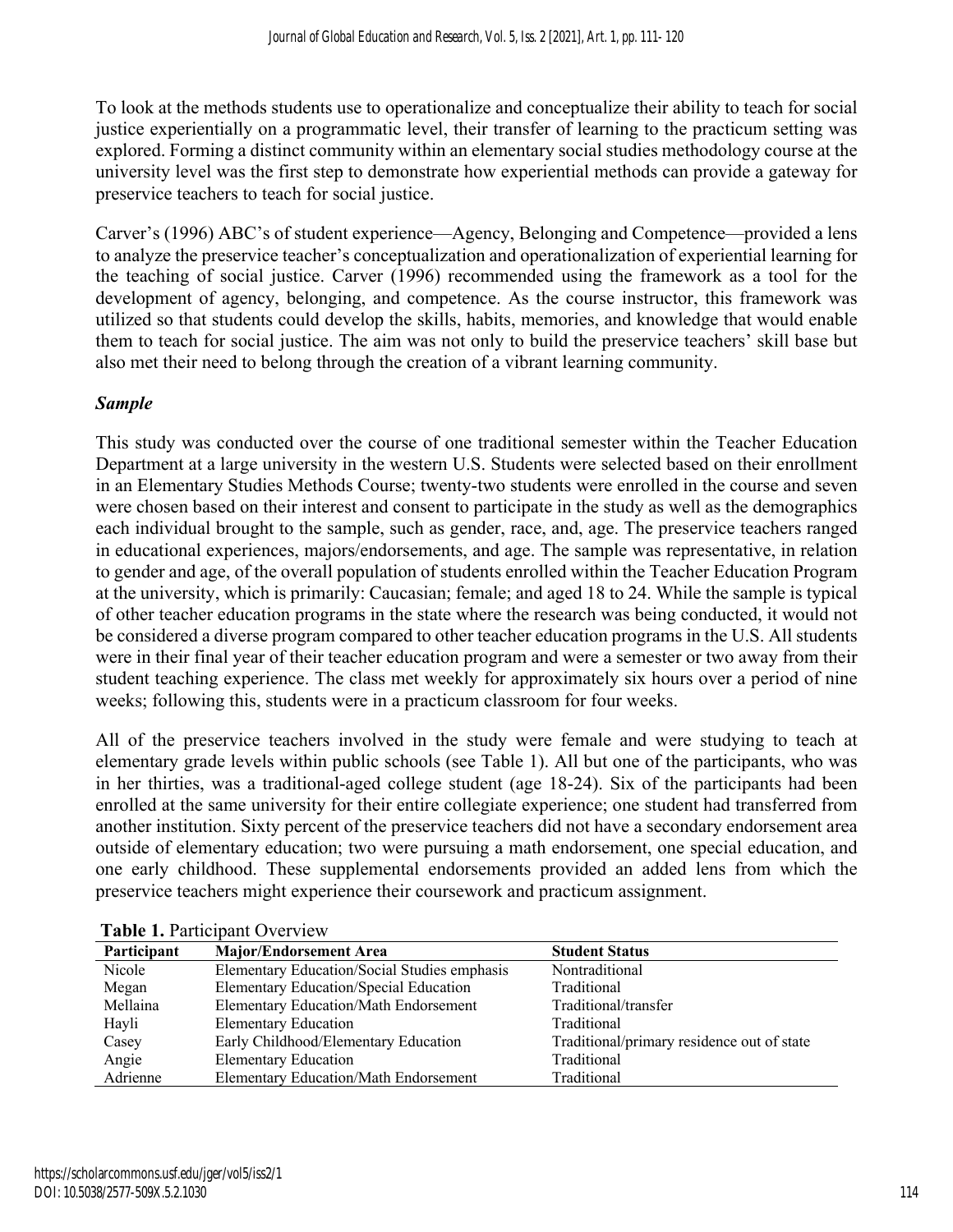### *Data Collection*

Morine-Dershimer and Corrigan (1997) suggest four conditions should be created to facilitate change in an individual: time, dialogue, practice, and support. These four conditions were present in this study. Preservice teachers spent nine weeks in class learning methods to weave social justice principles into social studies content and then provided four weeks of practice and support in their practicum classrooms to implement learned methods. Throughout the semester, students participated in a variety of social studies teaching methods (i.e., inquiry lesson plans, problem-based learning, case studies, Socratic dialogue), class discussions on teaching for social justice, as well as reading applicable theory and research studies in effort to build curricular knowledge concerning the role social justice plays in social studies education.

Experiences were facilitated that promoted preservice elementary teachers seeing themselves as social reformers and developing a commitment to the reconstruction of society through the redistribution of power and other resources (Grant & Sleeter, 1988). For example, activities focused on "social action skills, the promotion of cultural pluralism, and the analysis of oppression with the intent of eventually taking action to work for a more democratic society" (Jenks et al., 2001, p. 99). Carver's (1996) theory of experiential education methods (i.e., team building activities, outdoor education, problem-based learning) coupled with Adams and her colleagues (2007) pedagogical dilemmas were utilized to implement and model the use of experiential methods to foster classroom community through direct lesson planning and delivery of course content.

Data were principally derived from class assignments, interviews, discussions, observer notes, logs, and weekly journal reflections. Conversations and reflections with the entire class were recorded digitally. Field notes, observations, and digital recordings were transcribed and analyzed. Table 3 outlines the research questions and data sources used to answer each question.

| <b>Research Question</b>                          | <b>Data Collection Method</b>                  |
|---------------------------------------------------|------------------------------------------------|
| How do preservice elementary teachers in a        | Weekly Quick Writes-specific questions/prompts |
| social studies methods course conceptualize       | Little Books                                   |
| teaching for social justice within an             | <b>Textbook Evaluation</b>                     |
| experiential framework?                           | <b>Field Notes</b>                             |
|                                                   | Audio Recordings                               |
|                                                   | <b>Interviews</b>                              |
| How does developing community in an               | Weekly Quick Writes-specific questions/prompts |
| elementary social studies methods course          | <b>Little Books</b>                            |
| develop/foster preservice teachers                | <b>Field Notes</b>                             |
| understanding of teaching for social justice?     | Audio Recordings                               |
|                                                   | Interview                                      |
| In what ways did preservice teachers              | Lesson Plan Delivery and Written Reflection    |
| operationalize teaching for social justice in the | Audio Recordings                               |
| practicum classroom?                              | <b>Field Notes</b>                             |
|                                                   | Interview                                      |

**Table 2.** Correlation of Research Questions to Data Collection Methods

To connect teaching for social justice, social studies methodology, and teacher education in this study, the data sources were coded for emerging themes by implementing a series of data analysis techniques (Creswell, 2013; Krippendorff, 2004; Strauss & Corbin, 1998). Data, through deductive analysis, was analyzed by reducing codes to themes and from there pinpointing patterned regularities in the data (Stake, 2005). Categories were related to a conceptual framework based on the literature. Each data source was viewed as one piece of a puzzle, each piece adding to the researcher's comprehension of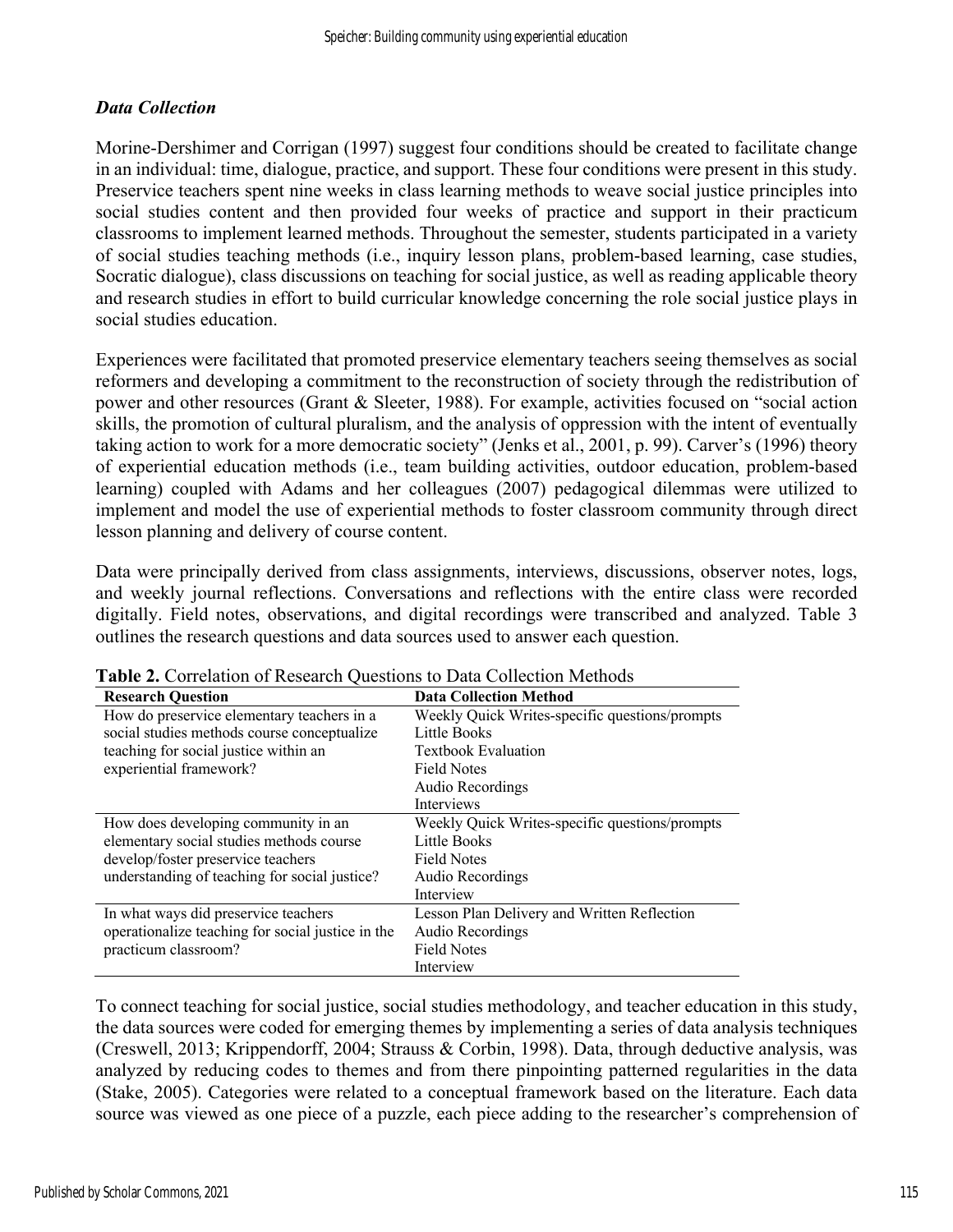the study and its findings. This confluence of data sources added strength to the interpretation of the findings as various strands of data were woven together to construct a full picture of the case (Baxter & Jack, 2008).

#### **Findings**

This study was based on the researcher's interest in building a learning community with experiential means to enhance students' ability to teach for social justice uniting experiential methodology, communities of practice, and teaching for social justice pedagogy. The primary goal for undertaking this project centered on the belief that preservice teachers' ability to conceptualize and operationalize teaching for social justice through the use of experiential methods was impacted by their capability to transfer their learning to the practicum environment.

Ultimately, the researcher wanted students to grasp that experiential education methodology can be a remarkable tool to connect real-world experience to social studies content, which provides a gateway to teaching for social justice. Numerous social studies standards are aligned to social justice issues (NCSS, 2010). Therefore, one would expect the students to have the ability to make connections naturally between social studies methods and teaching for social justice. With *making this connection* as a guiding goal, each class meeting was planned from an experiential mindset infusing Carver's (1996) pedagogical principles for experiential education and the ABC's of Student Experience; Wenger's (1998) concept of communities of practice; and Picower's (2012) elements of social justice curriculum design for the elementary classroom.

Throughout the semester, the researcher structured activities to guide students in developing their understanding of experiential learning theory and methods through specific course readings from Kolb (1984) and Carver (1996), to make connections to the larger goals of the course. Assessing the preservice teacher's conceptualization of experiential learning was critical to learning how they would apply the overarching methodological concepts to teaching for social justice. Many of the preservice teachers were appreciative of the methodology class. As Nicole noted that "our experiential lessons in the methodology course truly helped us grow closer as a class community and trust each other to complete tasks and assignments." Angie also noted that:

I felt like we developed as a family, the methodology class was structured in such a way that trust was expected, because we shared our dreams and fears…we learned to trust each other, because of all the experiential activities we did together.

Megan highlighted a distinct difference between students feeling safe and open to learn new skills in the methodology class versus other classes in the program.

Teaching experientially can create an atmosphere of openness, by pushing us to trust each other…it pushes our concept of learning in a group. To create a sense of openness, it takes teaching ability, work, planning, commitment, and time.

Coupled with these communal feelings, the preservice teachers felt teaching experientially helps students work together as a community, rather than as individuals. This mirrors much of what society expects from members of a community—the participants stated teaching experientially has the potential to build collaborative skills and allow for voices to be heard in a group context. When teaching experientially, it allowed the students to "get to know people better, how they might act in a certain situation or how someone treats others" (Hayli).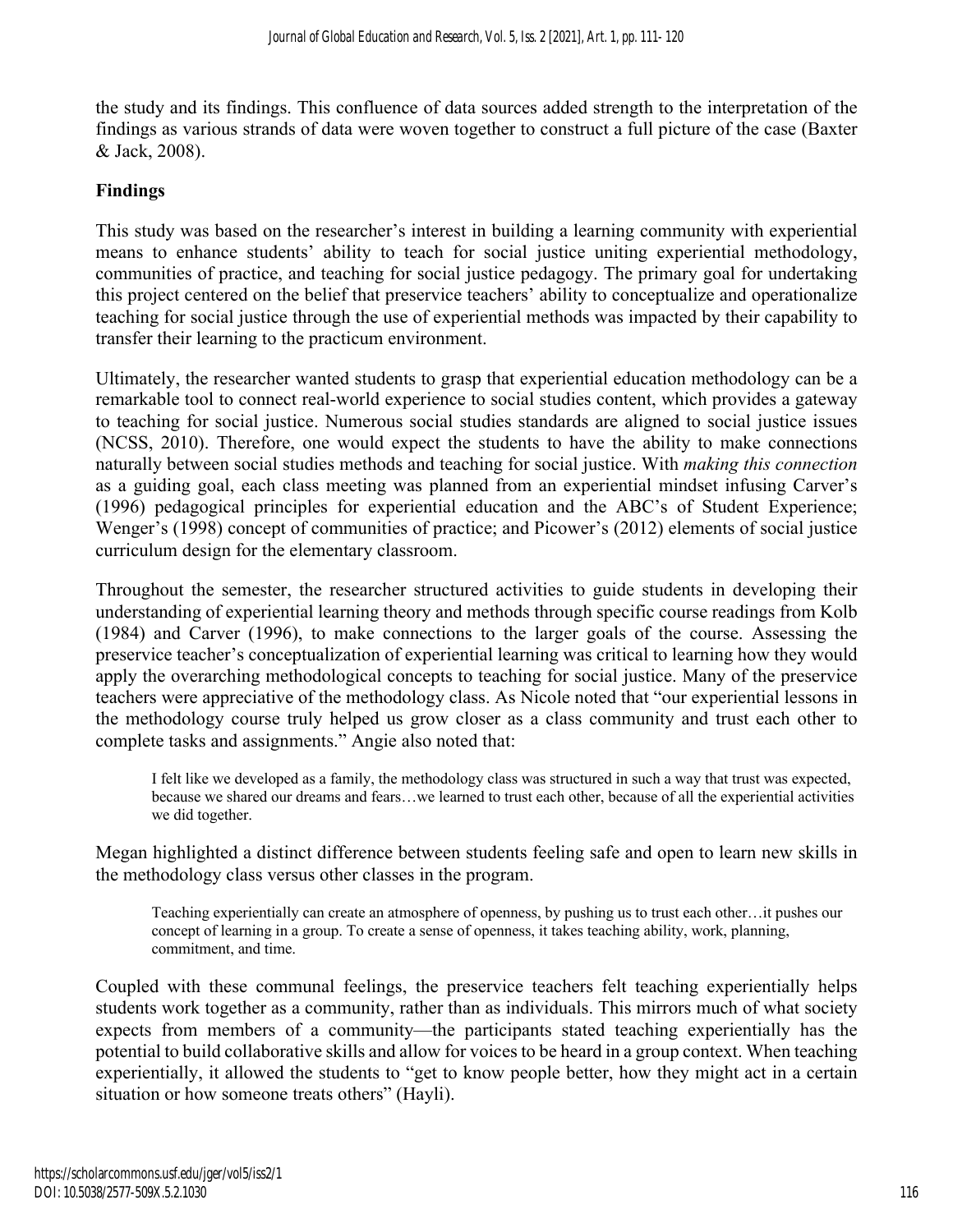As the semester unfolded, it became evident that even though the preservice teachers were upbeat about implementing diverse methods and appeared to be enjoyed learning themselves experientially, there proved to be a disconnect in what teaching experientially really meant and looked like in the practicum setting. Data, which were contained in the participants' reflective journals, end of term interviews, the researcher's reflective logs and purposeful classroom assignments, revealed three main findings.

- The preservice teachers in the methodology course increased their agency and competence to deliver experiential lessons to teach for social justice, through engagement and education in experiential methods within their university methods course. However, the preservice teachers were not able to sustain their agency or bolster their competence to deliver experiential lessons within the practicum.
- The methodology class became a learning community through experiential methods that fostered the development of interpersonal relationships among the students, which created a strong sense of belonging among their peers in class, which helped to form the foundation to teach for social justice.
- Preservice teachers recognized that their desire for professional acceptance and belonging from their practicum colleagues was heavily influenced by collegial cooperation and support in the practicum setting, and when lacking, stifled their ability to implement experiential methods to teach for social justice, reshaping their agency and competence.

Despite feelings of doubt and challenges in the practicum classroom, the preservice teachers in this study revealed their commitment to using experiential methods, the desire to build learning communities, and the potential ability to teach for social justice. Thus, the findings of this study suggest an elementary social studies methods course, which includes experiential theoretical concepts and perspectives, can help students conceptualize their role as educators in building learning communities and ultimately enhance their agency to operationalize teaching for social justice in future classrooms if given adequate university and collegial support.

Each preservice teacher had individual conceptualization of how and why to build a learning community to teach for social justice based on their methodology class understandings and practicum experience. A common thread among the participants was a strong desire to build communities in their future classrooms combined with a professional responsibility to do so. Megan particularly noted, "It is up to me to give the students the education they need to be a productive and positive community member". Building a learning community was a non-negotiable in Nicole's eyes, "creating community creates a safe environment for students to be able to express their ideas and feelings without being judged harshly or made fun because of what they believe". The preservice teachers adamantly felt learning communities were inherent to student success, because of the practical applicability of learning to be part of community aids the teacher to create collaborative spaces. However, the participants reported that the experiential methodology, skills, and knowledge they had gained in their course preparation, was stifled when they entered the practicum because their desire to belong to the practicum community became paramount. To fully develop agency and competence to replicate the methodology skills gained from the course, the preservice teachers needed consistent collegial support and modeling, which did not occur for the majority of students in this study.

## **Conclusions**

All too often, preservice teachers enter into schools with limited ability to create a classroom environment open to dialogue on critical social justice issues (Mills & Ballantyne, 2016; Ukpokodu,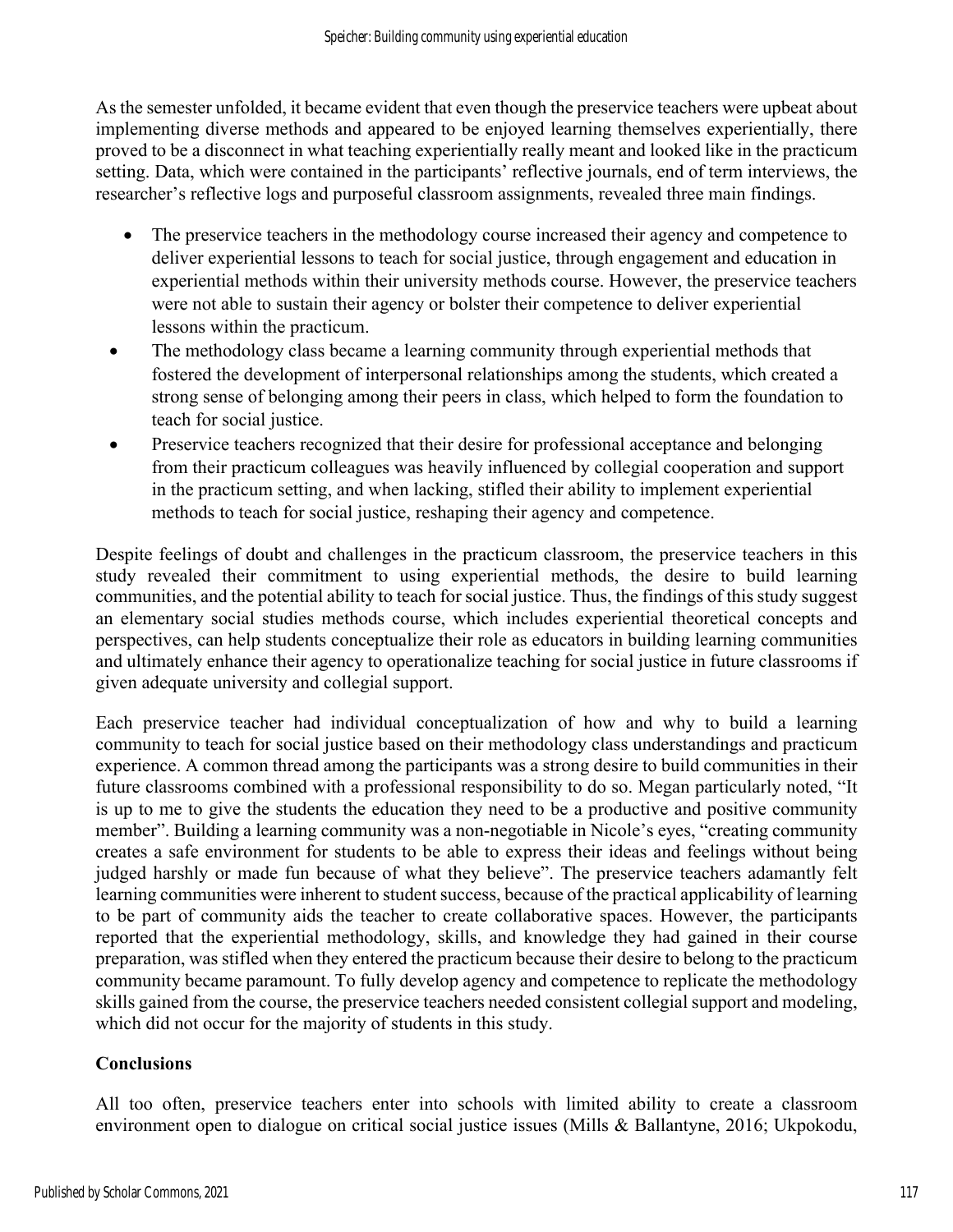2007). The education profession must explore how best to apply experiential education methodology to build learning communities to teach for social justice. By doing so, educators can provide students a safe, trusting atmosphere to creatively problem-solve, think critically, and learn the skills necessary to dialogue about complex social issues openly. The inherent value of experiential education is not merely a novel way to teach or present material or to have fun, but to foster trust and community to teach for social justice.

### **Implications**

Data analyzed from this study suggested experiential education infused into a social studies methodology course can provide a strategy to build group cohesion, trust, and a sense of community, which can cultivate the ability to teach for social justice with preservice teachers. Yet, the data showed the preservice teachers needed substantial time to practice newly acquired skills in a supportive, communal atmosphere. Because the preservice teachers desire for professional acceptance in the practicum environment was paramount, they did not gain the agency or competence to implement experiential lessons to teach for social justice fully.

However, active involvement in a learning community during the preservice coursework, especially in the methodology course, provided a safety net to house feelings of vulnerability; however, it also provided a model of how to engage in a learning community for future employment situations. It is through an active learning community that teachers can transition from novice to expert through mentorship and experiences in teaching practice (Kolb & Kolb, 2005; Kutsyuruba et al., 2019), and if an active learning community had been in place in practicum experiences, the preservice teachers might have further developed their professional competence in teaching for social justice. The following strategies can be employed to create learning communities experientially to teach for social justice:

- Set norms with the class to guide behavioral expectations and outcomes by actively engaging students in the process (i.e., full value contract) from the onset of the course and revisit norms often.
- Continually model strategies with preservice teachers to debrief experiential activities to achieve social justice outcomes.
- Frequently revisit the students' definitions of social justice and experiential learning to gauge growth or the need for clarification or re-teaching.
- Ensure a university presence throughout the practicum to provide guidance and support to the preservice and cooperating teacher.
- Embed practicum experiences throughout the semester, not just during the final weeks of a course or during scheduled random visits.
- Allocate substantial time allocated to teaching a variety of methods and provide consistency in practicum expectations to ensure optimal growth.
- Create partnerships with practicum sites that embrace innovative methodologies and the tenants of teaching for social justice.
- Structure professional development for cooperating teachers with a focus on supporting preservice teachers with building agency, gaining professional acceptance, and teaching for social justice.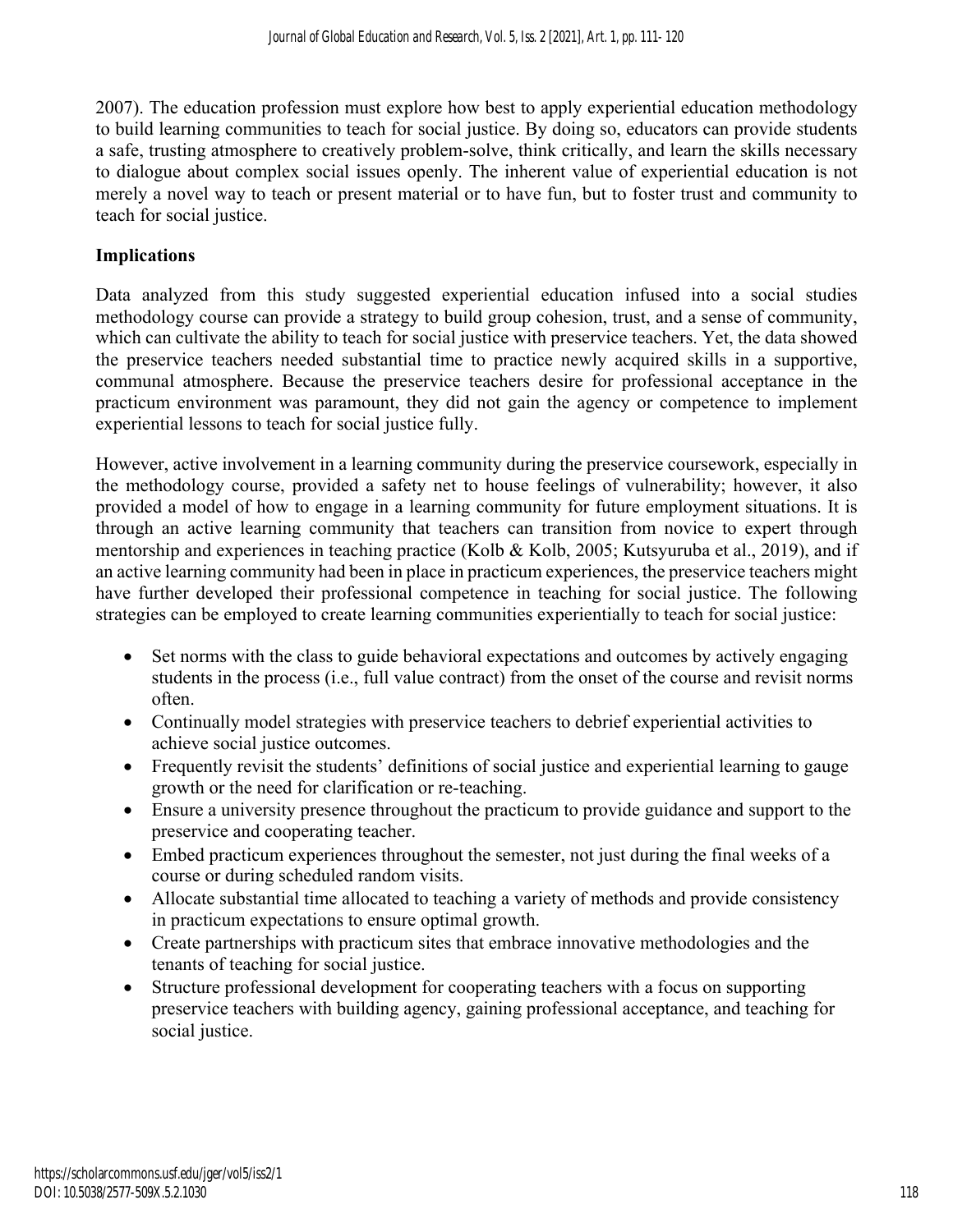#### **Limitations and Future Research**

This case study has raised additional questions for teacher education programs regarding the integration of experiential education, learning communities, and teaching for social justice in coursework and program components. The present study was limited as the sample group was drawn from one course at one university with preservice teachers working within a similar context. Further inquiry would benefit from a broad analysis of the infusion of experiential methodology and teaching for social justice across a diverse demographic of teacher education programs. It is also important to emphasize that this case study relied heavily on self-report data gathered from the preservice teachers. Future studies need to include observations of practicum teaching to ascertain what preservice teachers actually demonstrate. Lastly, employing a longitudinal mixed-methods design would help teacher educators to understand how the variables of experiential learning, learning communities, and social justice interplay with each other in the development of teachers over time.

#### **References**

- Adams, M., Bell, L. A., & Griffin, P. (2007). *Teaching for diversity and social justice*. Routledge.
- Atkinson, P., & Hammersley, M. (1994). Ethnography and participant observation. In N. K. Denzin, & Y. S. Lincoln (Eds.), *Handbook of qualitative research* (pp. 248-261). Sage.
- Baxter, P., & Jack, S. (2008). Qualitative case study methodology: Study design and implementation for novice researchers. *The Qualitative Report, 13*(4), 544-559.
- Brawdy, P. (2004, October 25-29). *Exploring bi-cultural awareness through outdoor education in preservice physical education teacher preparation* [Conference Presentation]. The XII World Congress of Comparative Education Societies, Havana, Cuba.
- Carver, R. (1996). Theory for practice: A framework for thinking about experiential education. *Journal of Experiential Education, 19*, 8-13.
- Cochran-Smith, M. (2004). Taking stock in 2004 teacher education in dangerous times. *Journal of Teacher Education, 55*(1), 3-7.
- Cochran‐Smith, M., Shakman, K., Jong, C., Terrell, D., Barnatt, J., & McQuillan, P. (2009). Good and just teaching: The case for social justice in teacher education. *American Journal of Education, 115*(3), 347-377.
- Creswell, J. W. (2013). Qualitative inquiry and research design: Choosing among five approaches. Sage.
- Denzin, N. K., & Lincoln, Y. S. (2008). *Strategies of qualitative inquiry* (Vol. 2). Sage.
- Dover, A. G. (2013). Teaching for social justice: From conceptual frameworks to classroom practices. *Multicultural Perspectives, 15*(1), 3-11.
- Garvey, D. (2002). The future role of experiential education in higher education. *Zip Lines: The Voice for Adventure Education, 44*, 22-25.
- Grant, C. A., & Sleeter, C. E. (1988). Race, class, and gender and abandoned dreams. *Teachers College Record, 90*(1), 19-40.
- Jenks, C., Lee, J. O., & Kanpol, B. (2001). Approaches to multicultural education in preservice teacher education: Philosophical frameworks and models for teaching. *The Urban Review, 33*(2), 87-105.
- Kirby, S., & McKenna, K. (1989). Experience, research and social change: Research from the margins. Garamond.
- Kohlberg, L. (1969). *Stages in the development of moral thought and action*. Holt, Rinehart & Winston.
- Kolb, A. Y., & Kolb, D. A. (2005). Learning styles and learning spaces: Enhancing experiential learning in higher education. *Academy of Management Learning & Education, 4*(2), 193-212.
- Kolb, D. (1984). *Experiential learning as the science of learning and development*. Prentice Hall.
- Krippendorff, K. (2004). *Content analysis: An introduction to its methodology* (2nd ed.). Sage.
- Kutsyuruba, B., Walker, K. D., & Godden, L. (2019). Contextual factors in early career teaching: A systematic review of international research on teacher induction and mentoring programs. *Journal of Global Education and Research, 3*(2), 85-123.
- McDonald, M. A. (2005). The integration of social justice in teacher education dimensions of prospective teachers' opportunities to learn. *Journal of Teacher Education, 56*(5), 418-435.
- Mills, C., & Ballantyne, J. (2016). Social justice and teacher education: A systematic review of empirical work in the field. *Journal of Teacher Education, 67*(4), 263-276.
- Moore, F. M. (2008). Agency, identity, and social justice education: Preservice teachers' thoughts on becoming agents of change in urban elementary science classrooms. *Research in Science Education, 38*(5), 589-610